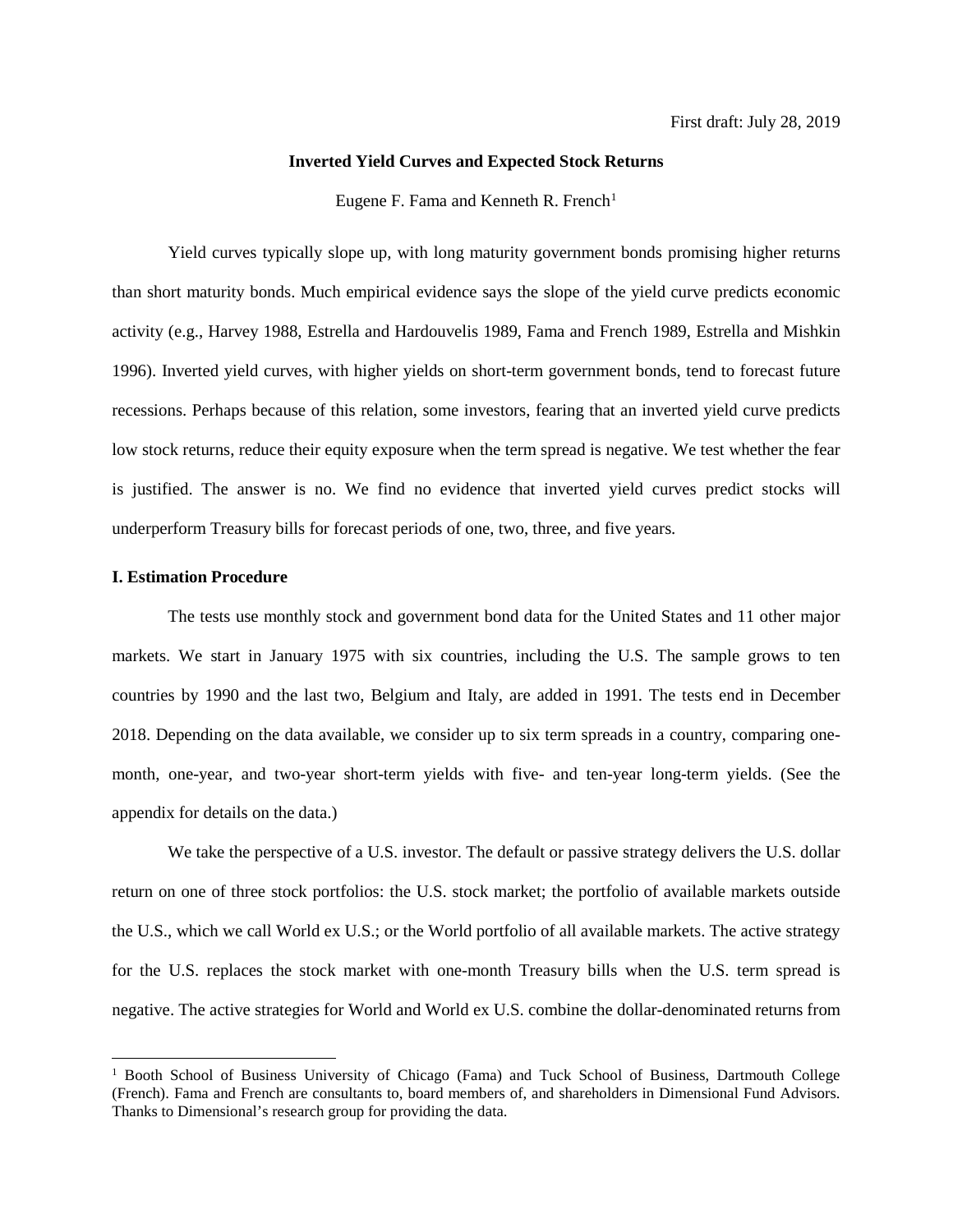country-specific strategies that follow the same rules as the U.S. strategy, replacing a country's stock market with U.S. T-bills when its local yield curve is inverted. Our goal is to assess whether the expected equity premium—the expected return on stock in excess of the bill return—is negative after an inversion.

The hypothesis that an inverted yield spread predicts low stock returns does not specify, however, when low returns occur after an inversion. We examine forecast periods of one, two, three, and five years.

A one-year forecast period implies that we want the shape of the yield curve (inverted or not) to predict returns up to a year ahead. To this end, we construct a portfolio every month that makes 12 investments in bills or stocks depending on the yield curve at the end of each of the 12 months of the preceding year. If the yield curve is inverted at the end on month *t*-1, 1/12th of the portfolio for month *t* is invested in bills. If the yield curve is inverted at the end on month *t*-2, another 1/12th of the portfolio for month *t* is invested in bills. Etc. The portfolio's total allocations in month *t* depend on the number of inversions in the prior 12 months. If seven of the term spreads from *t-*12 to *t-*1 are negative, 7/12ths of the portfolio is in bills and  $5/12$ ths is in stock in month *t*. More generally, if *H* is the forecast horizon and  $N_t$  is the number of inversions from  $t$ -H to  $t$ -1, then  $n_t = N_t/H$  is the weight of bills in the month  $t$  portfolio and  $1 - n_t$  is the weight of the market portfolio. The return of the active strategy,  $R_{At}$ , is

$$
R_{At} = n_{t}R_{Ct} + (1 - n_{t})R_{Mt},
$$
\n(1)

where *R<sub>Ct</sub>*, and *R<sub>Mt</sub>* are the month *t* returns on bills (cash) and the stock market portfolio.

Since the passive strategy holds the market, the difference between the realized active and passive returns for month *t*, which we call the active premium, is

$$
R_{At} - R_{Mt} = [n_t R_{Ct} + (1 - n_t)R_{Mt}] - R_{Mt}
$$
  
=  $n_t (R_{Ct} - R_{Mt}).$  (2)

The realized active premium in equation (2) is the heart of our tests. If the term structure is inverted in at least one of the *H* months before *t*, the active strategy moves some of the portfolio from stock to cash in  $t$ , so  $n_t$  is positive. The expected payoff from the reallocation to cash depends on what an inverted term structure says about future stock returns. If an inversion forecasts a negative equity premium―so the expected excess stock return is negative―the expected value of the active premium,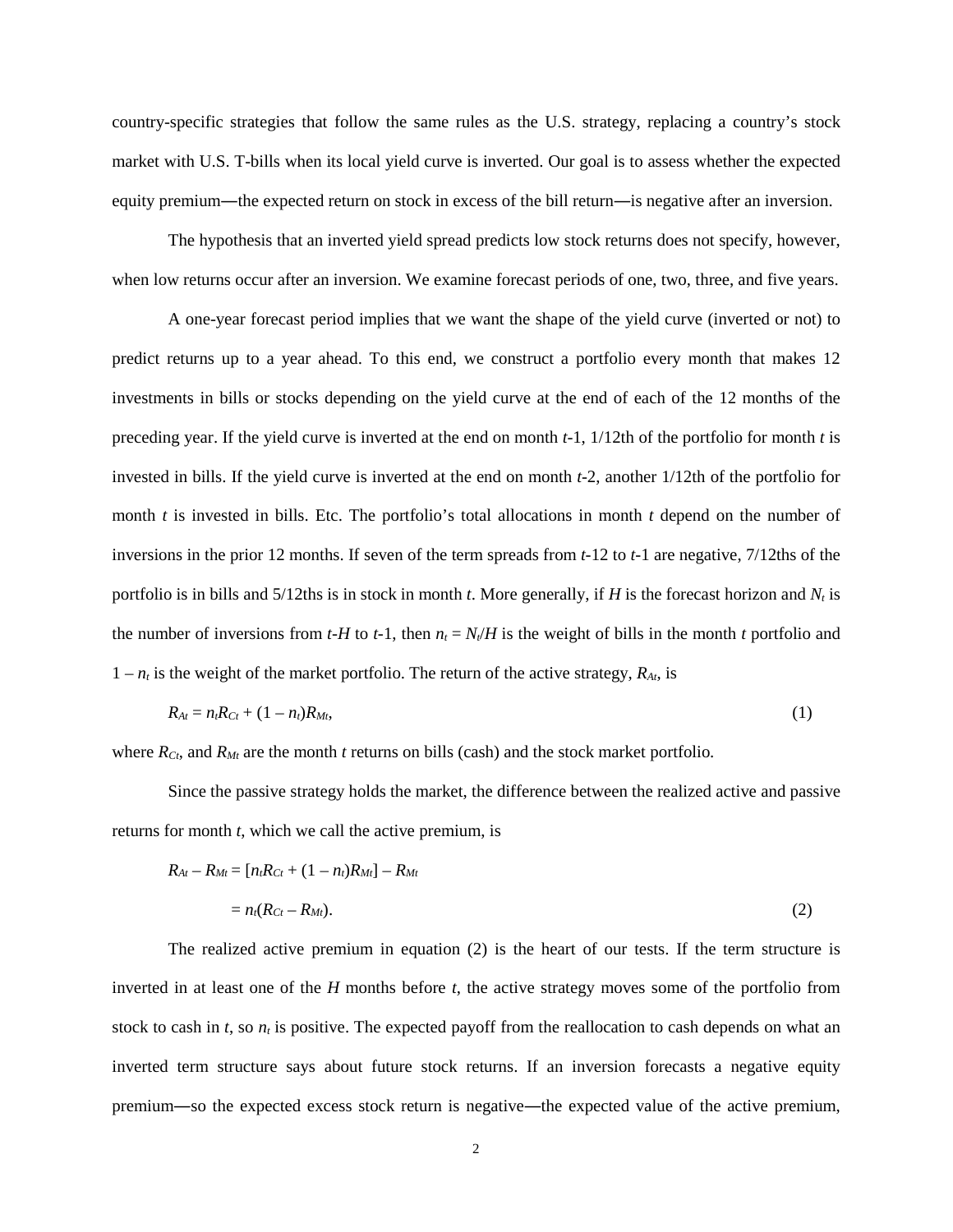$n_t E(R_{Ct} - R_M)$ , is positive. If inversions say nothing about the equity premium, the allocation to bills reduces the portfolio's expected return and the expected active premium is negative. Thus, to judge whether an inverted yield curve predicts a negative equity premium, we test whether the expected value of the active premium in (2) is positive.

We estimate the expected active premium by averaging monthly realized premiums for 1975- 2018., The familiar *t-*statistic for the average premium provides the appropriate test of whether the expected premium is positive. Since this is a simple test of means, heteroscedasticity that arises because the variance of the active premium depends on the fraction of the portfolio in bills is not a problem for inferences.

If there are no inversions in the *H* months before *t*, the active portfolio is fully invested in stock and both  $n_t$  and the active premium,  $n_t(R_{Ct} - R_{Mt})$ , are zero. The active strategy cannot beat the passive when both hold the value weight (VW) market portfolio, so the tests use only months with positive *nt*.

#### **II. Combining Countries**

We compare active and passive strategies for three portfolios, the U.S. market portfolio, the World ex U.S. portfolio of 11 countries outside the U.S., and the World portfolio of all 12 countries. We value weight securities in each country and value weight countries in the global portfolios. In other words, each security's weight in a country is proportional to its market cap and each country's weight in the World or World ex U.S. portfolio is proportional to the aggregate market cap of the country's stocks.

We assume each country's yield curve forecasts only the local stock market. Inversion in a country is measured by yields on its government bonds in the local currency. Because we want to combine monthly country returns into global portfolio returns, we convert local monthly stock market returns to U.S. dollar-denominated returns. Each country's contribution to a global portfolio's active return is its weight in the global portfolio,  $w_{it}$ , times  $n_{it}$ , the fraction of the *H* months before *t* in which the country's local term structure is inverted, times the difference between its dollar-denominated stock market return and the return on one-month U.S. Treasury bills. This contribution is zero when the country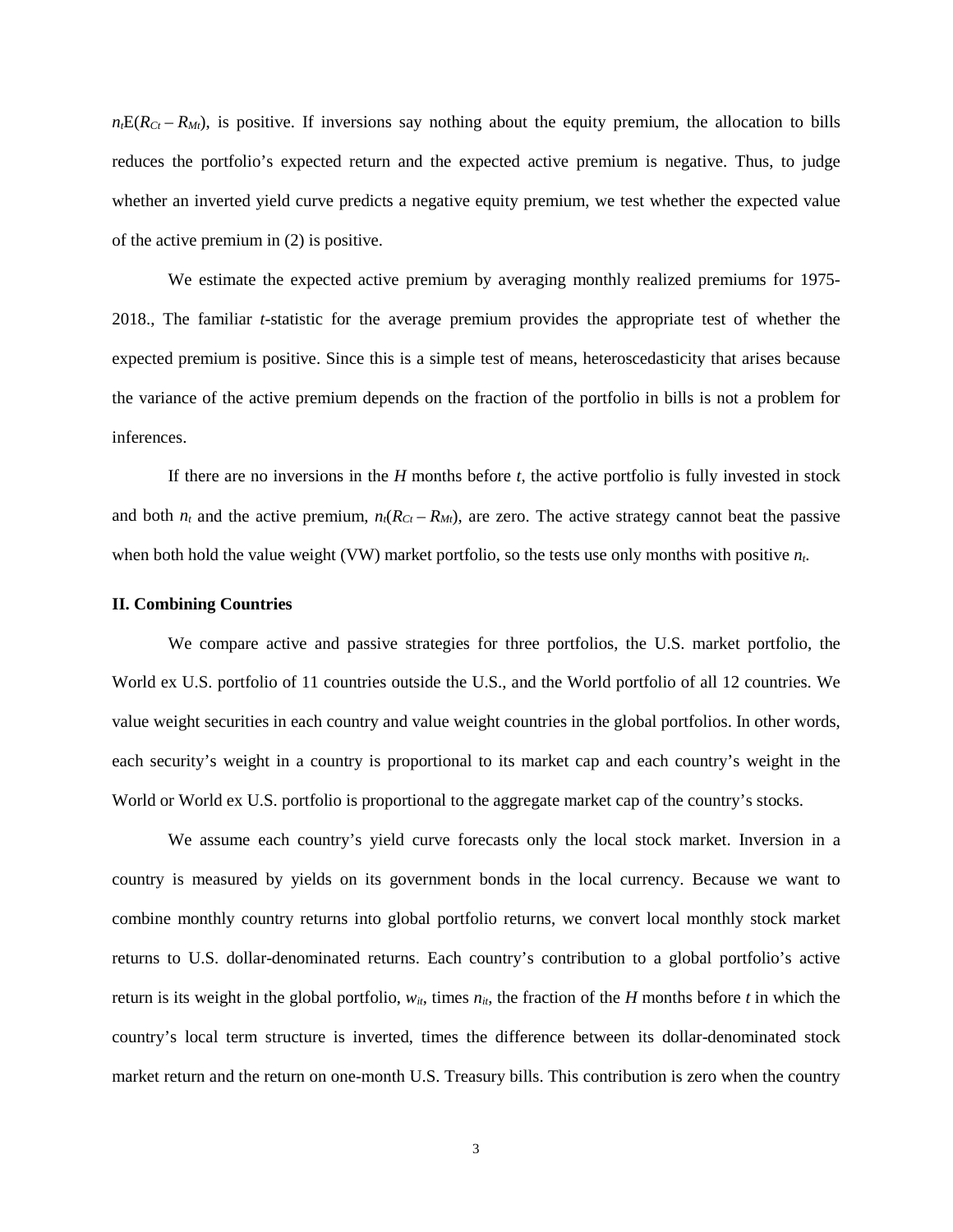has no local inversions in the prior *H* months. Extending equation (2), the active premium for the World or World ex U.S. portfolio in month *t* is

$$
R_{At} - R_{Pt} = \sum_{i} w_{ii} [n_{ii}R_{Ct} + (1 - n_{ii})R_{Mii}] - \sum_{i} w_{ii}R_{Mii}
$$
  
= 
$$
\sum_{i} w_{ii}n_{ii}(R_{Ct} - R_{Mii}),
$$
 (3)

where  $n_{it}$  is the fraction of the *H* months before *t* in which the country's local term structure is inverted,  $R_{Mit}$  is the country's dollar-denominated market return for month *t,*  $R_{Ct}$  is the month *t* return on U.S. Tbills, and  $w_{it}$ , the weight of country  $i$  in the active and passive portfolios, is proportional to the market cap of the country's stocks at the beginning of *t*. In short, the active premium in a global portfolio is the value weight average of the active premiums for the countries in the portfolio.

#### **III. The Evidence**

Panel A of Table 1 summarizes the Treasury bill and bond yields we use to measure U.S. term spreads. Consistent with a typically upward sloping yield curve, the average yields for the 588 months of 1975-2018 increase monotonically from 4.38% per year at one month to maturity and 5.04% at one year to 5.81% and 6.19% at five and ten years.

Investors seeking to increase their expected portfolio return by selling stock and buying Treasury bills when the term structure inverts are betting that the equity premium will be negative while they are in bills. Summary statistics for the returns and equity premiums on the three passive market portfolios we consider are in Panel B of Table 1. The 1975-2018 average annualized difference between the monthly returns on the VW portfolio of U.S. stocks and one-month bills is 8.32%, with a *t*-statistic of 3.61. The average equity premiums for World ex U.S. and World are 6.75% (*t* = 2.66) and 7.31% (*t* = 3.29). The large *t*-statistics for the three equity premiums say their unconditional expected values are reliably positive. Large and reliably positive unconditional equity premiums are a challenge to investors who try to increase their expected return by using the term spread to time the premium.

Table 2 describes the incidence of yield curve inversions. Inversions tend to be persistent. To reduce the likelihood that some signals triggering the active strategy are data errors or other noise, we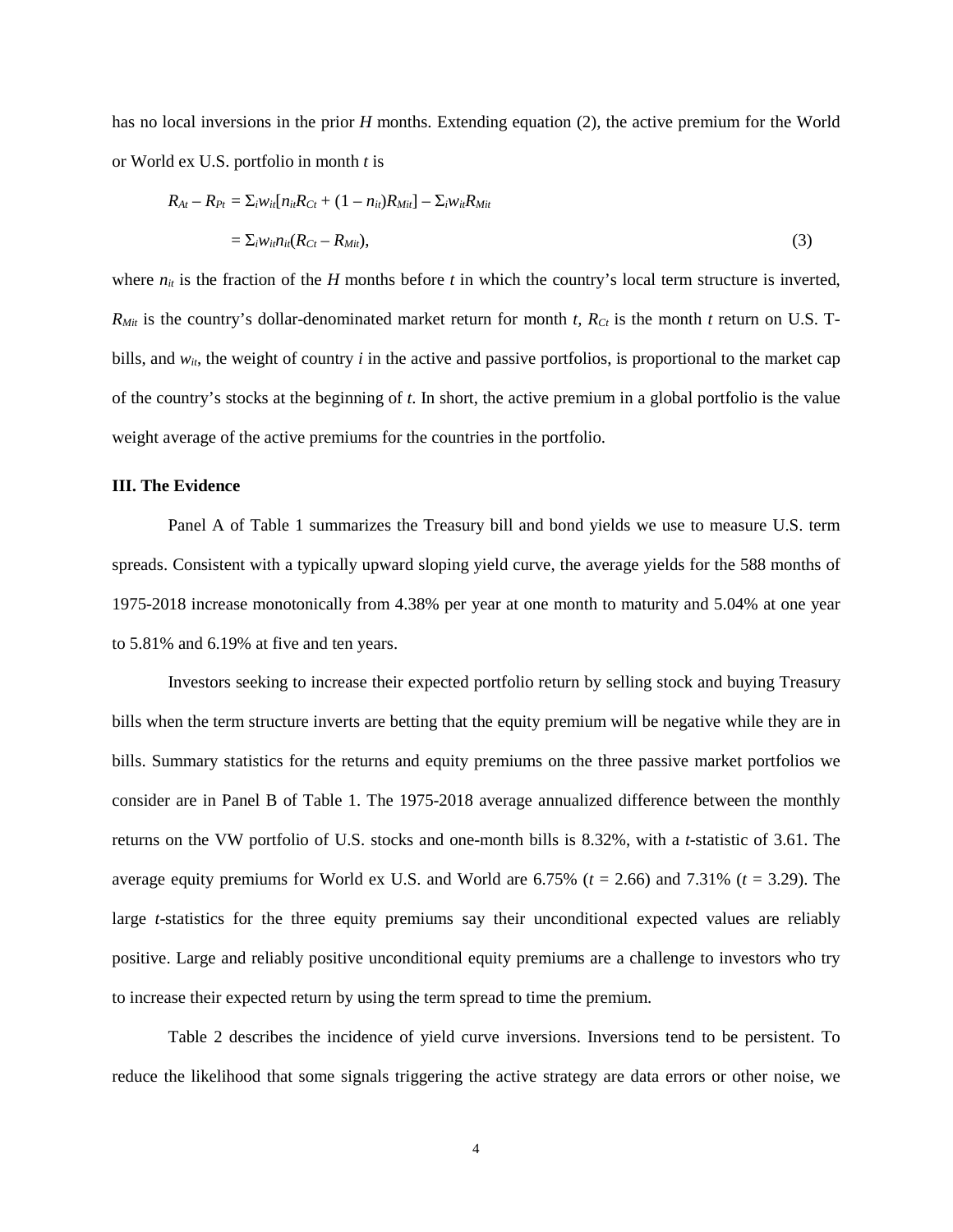ignore a negative term spread unless the spreads for the prior two months are also negative. (Increasing the requirement from three consecutive negative spreads to six has no meaningful effect on the results.) In 1975-2018, the six U.S. spreads we study have between six and nine runs with at least three consecutive inverted months. The average length of a run in the U.S. is between 6.3 and 9.2 months. Excluding the first two months of each run because we do not treat their inversions as sell signals, the total number of inverted months varies from 26, for the U.S. spread between one- and 60-month yields, and 58, between 12- and 60-month yields.

The global passive and active strategies combine U.S. dollar-denominated returns from countryspecific passive and active strategies that are identical to the strategies we follow in the U.S. Since the World and World ex U.S. strategies invest part of the active portfolio in U.S. Treasury bills following a negative term spread in any country, in Table 2 we say a global portfolio's term structure is inverted in month *t* if the term structure for any of its countries is inverted in *t* and the prior two months. There are 11 countries in World ex U.S. and 12―including the U.S.―in World, so it is no surprise that the global portfolios have more runs of three or more inverted months, more months in the runs, and more inverted months than the U.S. Focusing on just the averages across the six spreads, World ex U.S. and World have about five times as many inverted months (216 and 225 versus 44 for U.S.), almost twice as many runs (13.0 and 13.3 versus 7.3), and substantially longer runs (19.3 and 19.6 months versus 7.9 month). Similarly, the estimates for World, with 12 possibly-inverted countries, are always at least as large as the estimates for World ex U.S., with only 11.

These differences are apparent in Panel A of Table 3, which describes the percent of months in which a strategy allocates part of its portfolio to bills. Two predictable and clear patterns in Panel A help explain the return results below. The first is foreshadowed by the counts in Table 2. Judged on the frequency of their bets against the equity premium, the global strategies are more active than the U.S. strategies, and the World strategies are more active than the World ex U.S. strategies. For all 24 combinations of spread and forecast period, for example, the fraction of months in which either global strategy allocates some of its portfolio to bills exceeds the fraction for the matching U.S. strategy. Second,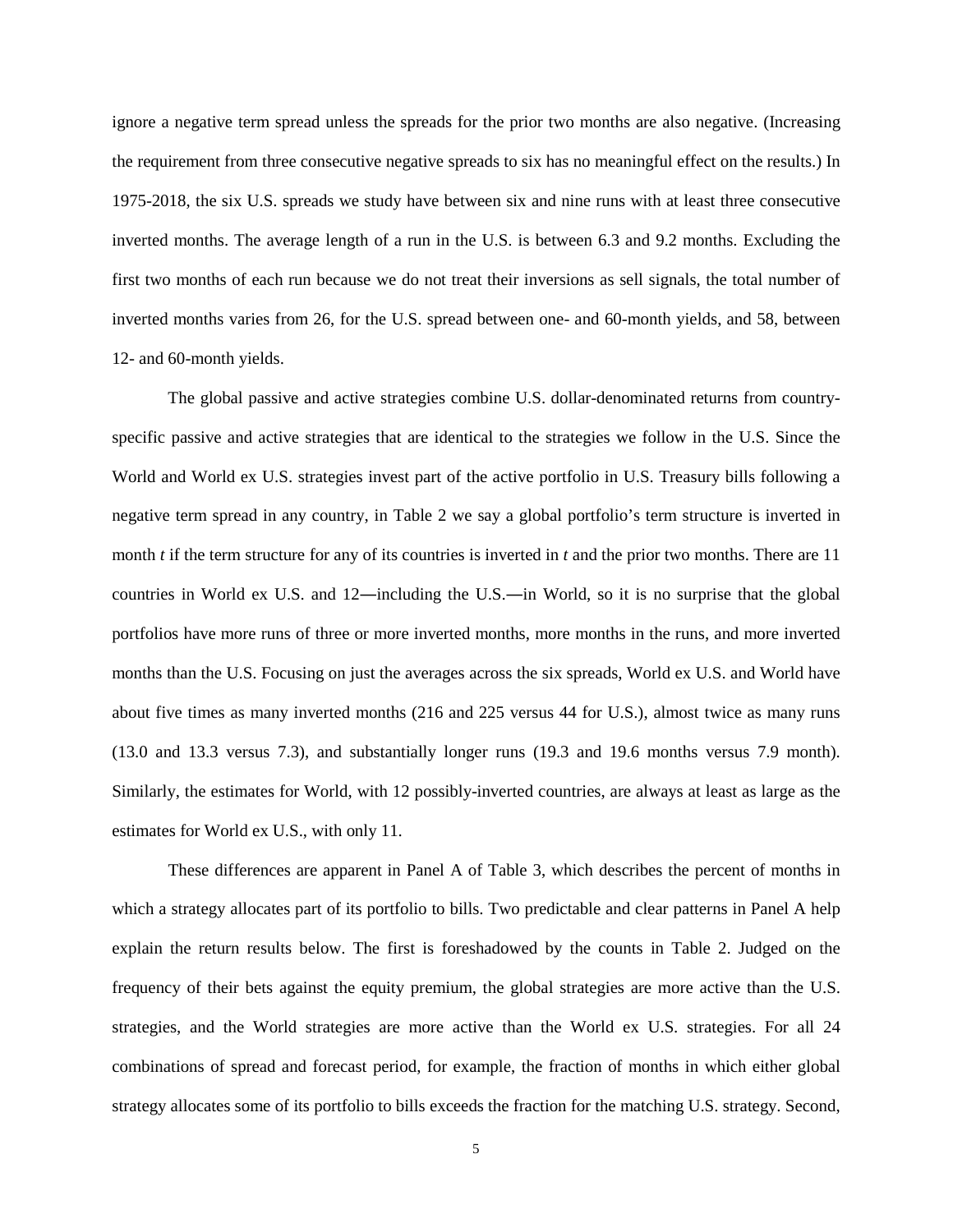for each portfolio and spread, the frequency of active bets always increases with the forecast period. The reason is apparent if we consider an inversion in the United States that lasts for only one month. Ignoring our three-month rule for inversions, the isolated inversion triggers 12 monthly bets with a one-year forecast period and 60 with a five-year forecast period.

More frequent allocations to bills does not imply a larger average allocation to bills. For example, each of the 12 monthly bets triggered by an isolated U.S. inversion shifts 1/12th of the portfolio from stocks to bills, while each of the five-year forecast period's 60 monthly bets shifts only 1/60th of the portfolio. The net effect is an average allocation to bills over the 60 months after the inversion of 1/60th of the portfolio for both the one-year and five-year strategies. Several issues make the actual allocations more complicated, but the average allocations to bills in Panel B of Table 3 are not dramatically different across the three portfolios or the four forecast periods.

Table 4, the centerpiece of the paper, summarizes the monthly active premiums of Equation (2). The results should disappoint investors hoping to use inverted yield curves to improve their expected portfolio return. If negative term spreads forecast negative excess stock returns, shifting from stock to bills after inversions increases expected return. The striking result in Table 4 is the large fraction of term spread strategies—67 of 72—that reduce the investment payoff for 1975-2018 by following this general rule. With the diversification of 11 or 12 countries and 60 monthly premiums after each inversion, the average active premiums are more than two standard errors below zero for all six World strategies with five-year forecast periods and for four of six World ex U.S. strategies. The *t*-statistics for shorter forecast periods and for five-year U.S strategies are weaker, but the almost uniformly negative average premiums in Table 4 suggest active strategies that shift away from stock after the term structure is inverted reduce investors' expected return.

The simplest explanation for the results in Table 4 is that inverted yield curves provide no information about future excess stock returns. If so, the negative realized premiums in Table 4 are the cost of uninformed bets against the equity premium.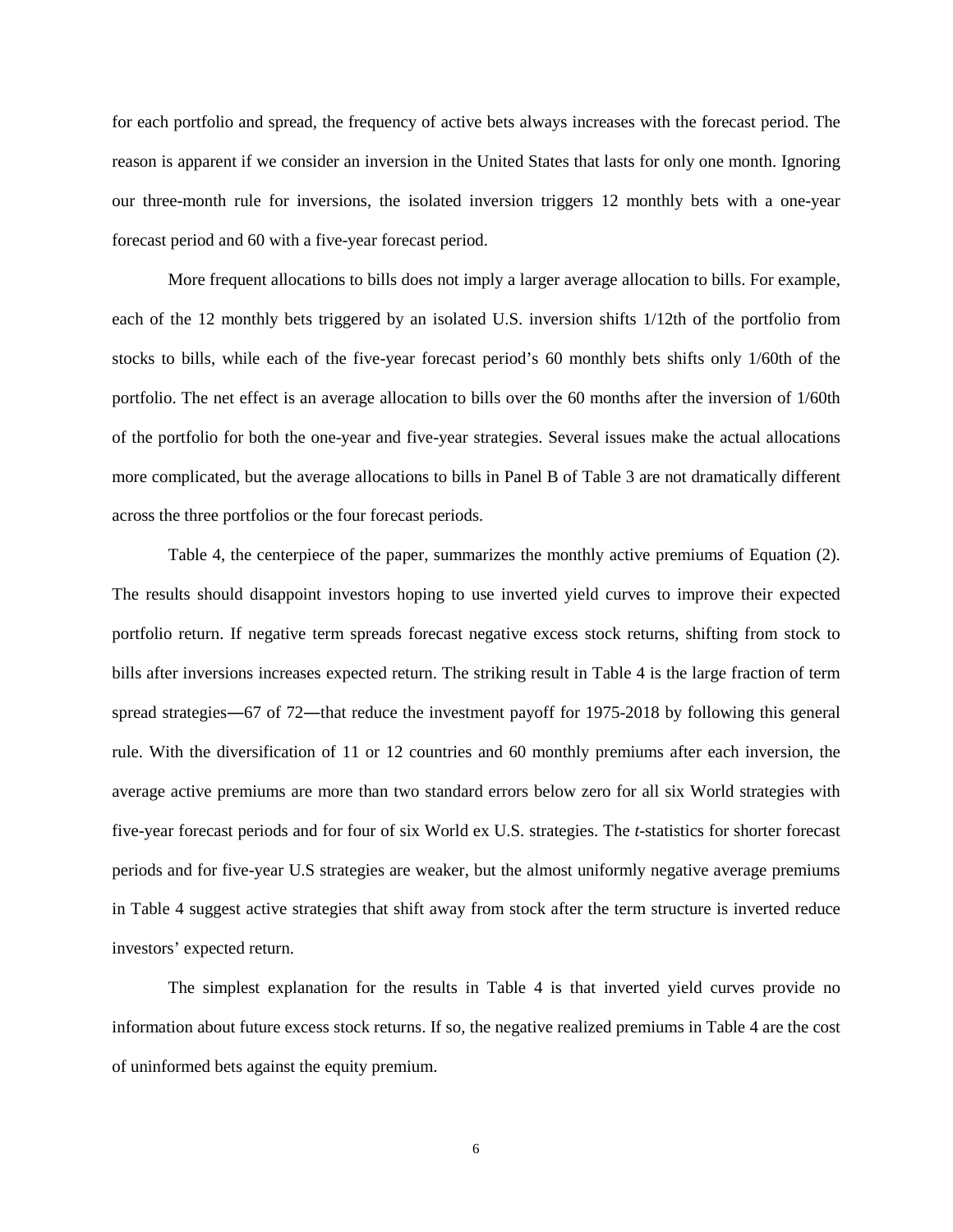### **IV. Summary**

We test the hypothesis that inverted yield curves predict negative equity premiums. The tests use monthly observations for 1975-2018, with six countries, including the U.S., in the sample throughout the period and 12 for the last 28 years. We consider three broad market portfolios: the U.S., the World, which combines all available countries, and the World ex U.S. The tests examine 24 investment strategies for each market, using six yield spreads and four forecast periods. Each is designed to increase expected portfolio returns by exploiting the term spread's hypothesized information about future equity premiums.

We find no evidence that yield curve inversions can help investors avoid poor stock returns. Relative to the returns on the three passive stock market portfolios, all 24 active U.S. and World strategies and 19 of 24 World ex U.S. strategies reduce the average realized return for 1975-2018. The longest forecast period is five years. With the diversification of 11 or 12 countries and 60 months after each inversion, almost all the expected five-year premiums for the active World and World ex U.S. strategies are reliably negative.

The simplest interpretation of the negative active premiums we observe is that yield curves do not forecast the equity premium. This interpretation implies that investors who try to increase their expected return by shifting from stock to bills after inversions just sacrifice the reliably positive unconditional expected equity premium.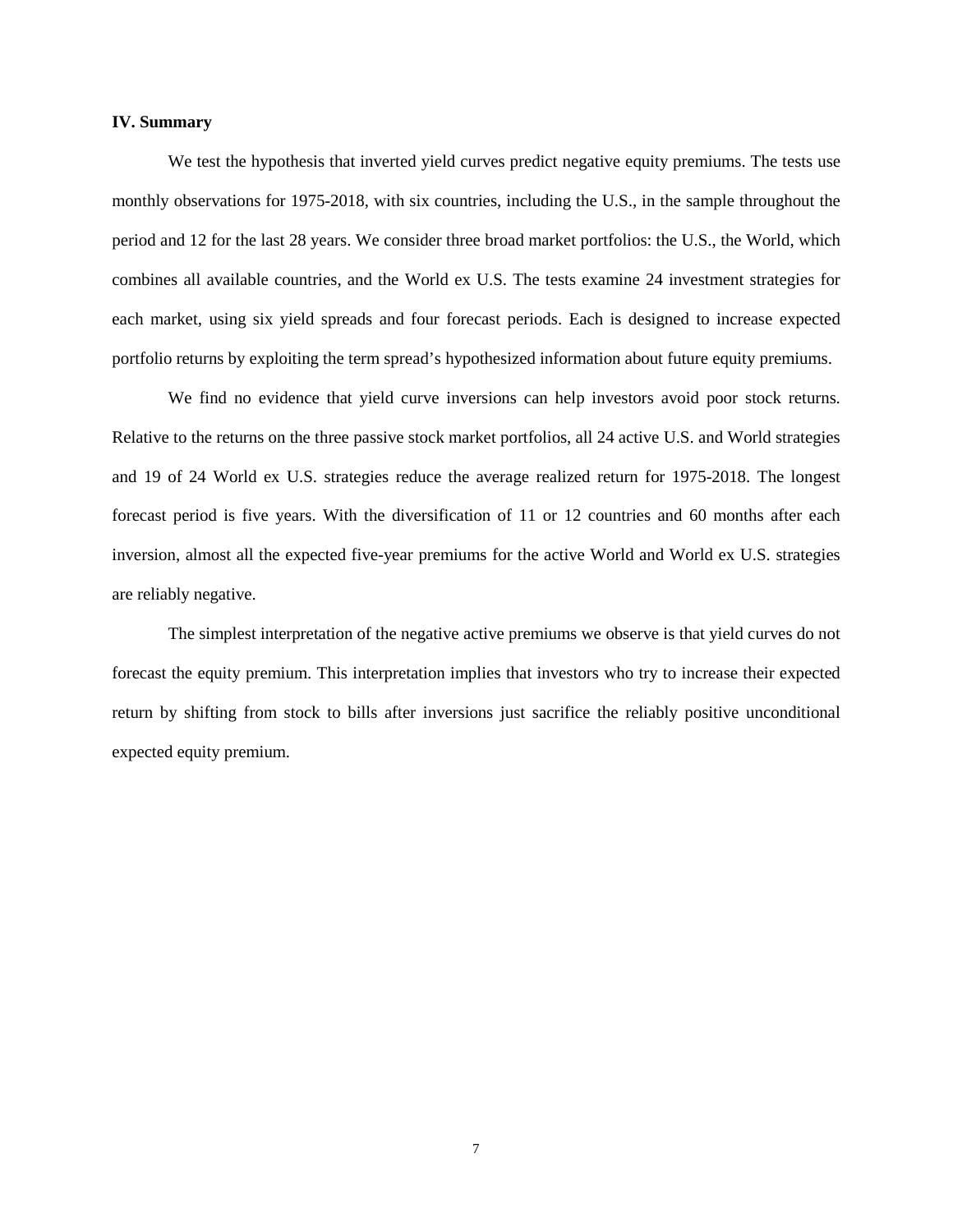## **References**

- Estrella, Arturo, and Gikas A. Hardouvelis, 1991, The term structure as a predictor of real economic activity, Journal of Finance 46, 555-576.
- Estrella, Arturo, and Frederic S. Mishkin, 1996, The yield curve as a predictor of U.S. recessions, *Federal Reserve Bank of New York Current Issues in Economics and Finance* 2, 1-6.
- Fama, Eugene F., and Kenneth R. French,1989, Business conditions and expected returns on stocks and bonds, *Journal of Financial Economics* 25, 23-49.
- Harvey, Campbell R., 1988, The real term structure and consumption growth, *Journal of Financial Economics* 22, 305-333.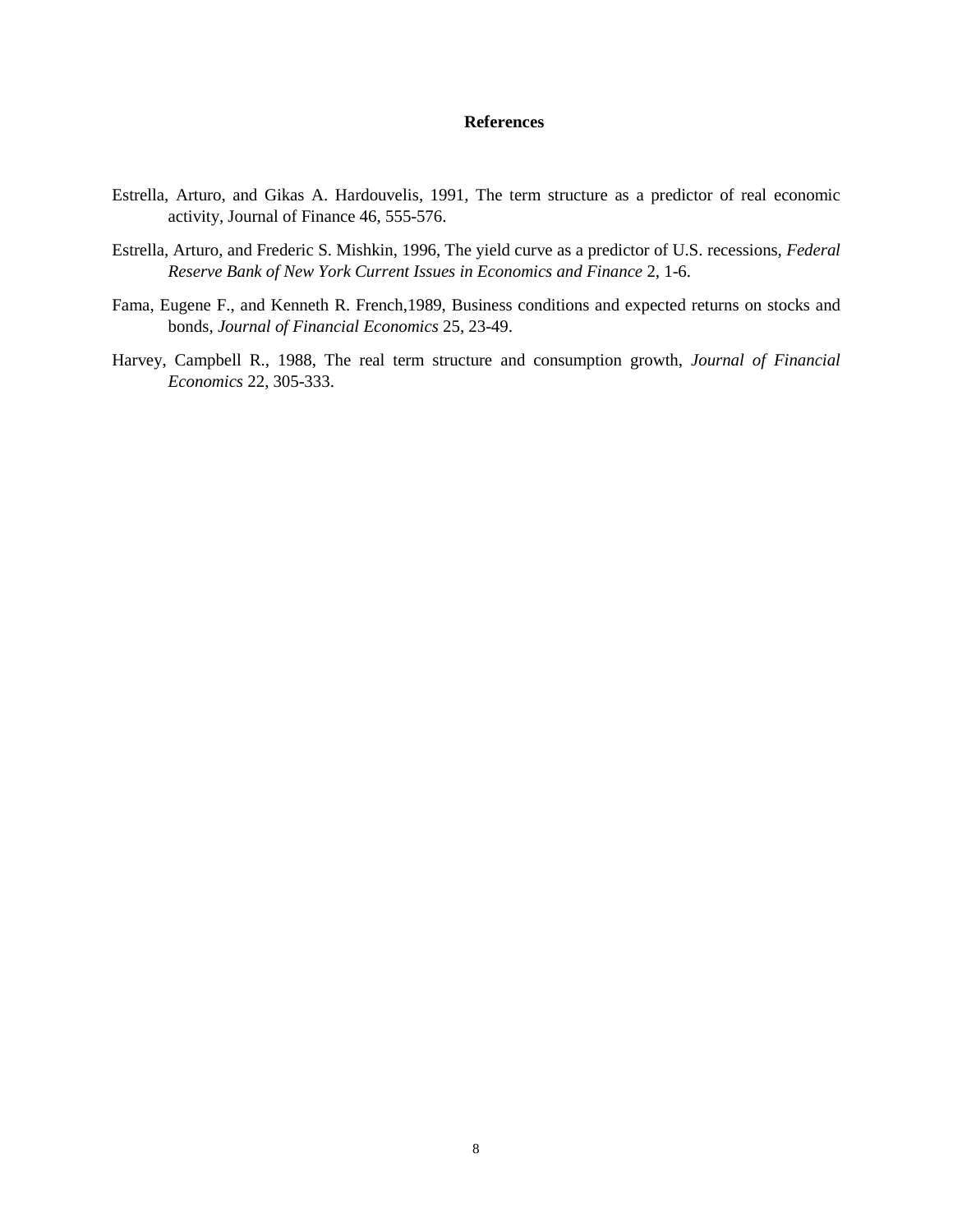Table 1 – Average yields for U.S. Treasury bonds and summary statistics for annualized U.S. dollardenominated returns and equity premiums for U.S., World ex U.S., and World market portfolios, 1975- 2018, 588 monthly observations

Panel A reports averages of monthly yields on U.S. Treasury bonds. Panel B reports summary statistics for the dollar-denominated monthly return and equity premium—the market return in excess of the onemonth Treasury bill rate―on three market portfolios. World is the VW portfolio of country-specific market portfolios available each month. The appendix describes when each of the 12 countries is in the sample. World ex U.S. is World minus the portfolio of U.S. stocks. Ave is the average annualized return or equity premium, SD is the annualized standard deviation of an equity premium, SE is the standard error of Ave, and *t*-stat, the ratio of Ave and SE, tests the hypothesis that the unconditional expected equity premium is zero.

| Panel A: Average yields for U.S. Treasury bonds (percent) |       |        |         |         |          |  |  |  |  |  |
|-----------------------------------------------------------|-------|--------|---------|---------|----------|--|--|--|--|--|
| Term                                                      | Month | r Year | 2 Years | 5 Years | 10 Years |  |  |  |  |  |
| Average yield                                             | 4.38  | 5.04   | 5.27    | 5.81    | 6.19     |  |  |  |  |  |

Panel B: Summary statistics for annualized VW market returns and equity premiums (in percent)<br>VW market return<br>Equity premium VW market return

|               | V VV IIIAI NOL I OLUI II |      | Equity premium |      |        |  |  |  |  |
|---------------|--------------------------|------|----------------|------|--------|--|--|--|--|
|               | Ave                      | Ave  | <b>SD</b>      | SЕ   | t-stat |  |  |  |  |
| U.S.          | 12.56                    | 8.32 | 15.27          | 2.30 | 3.61   |  |  |  |  |
| World ex U.S. | 10.99                    | 6.75 | 16.86          | 2.54 | 2.66   |  |  |  |  |
| World         | 11.55                    | 7.31 | 14.73          | 2.22 | 3.29   |  |  |  |  |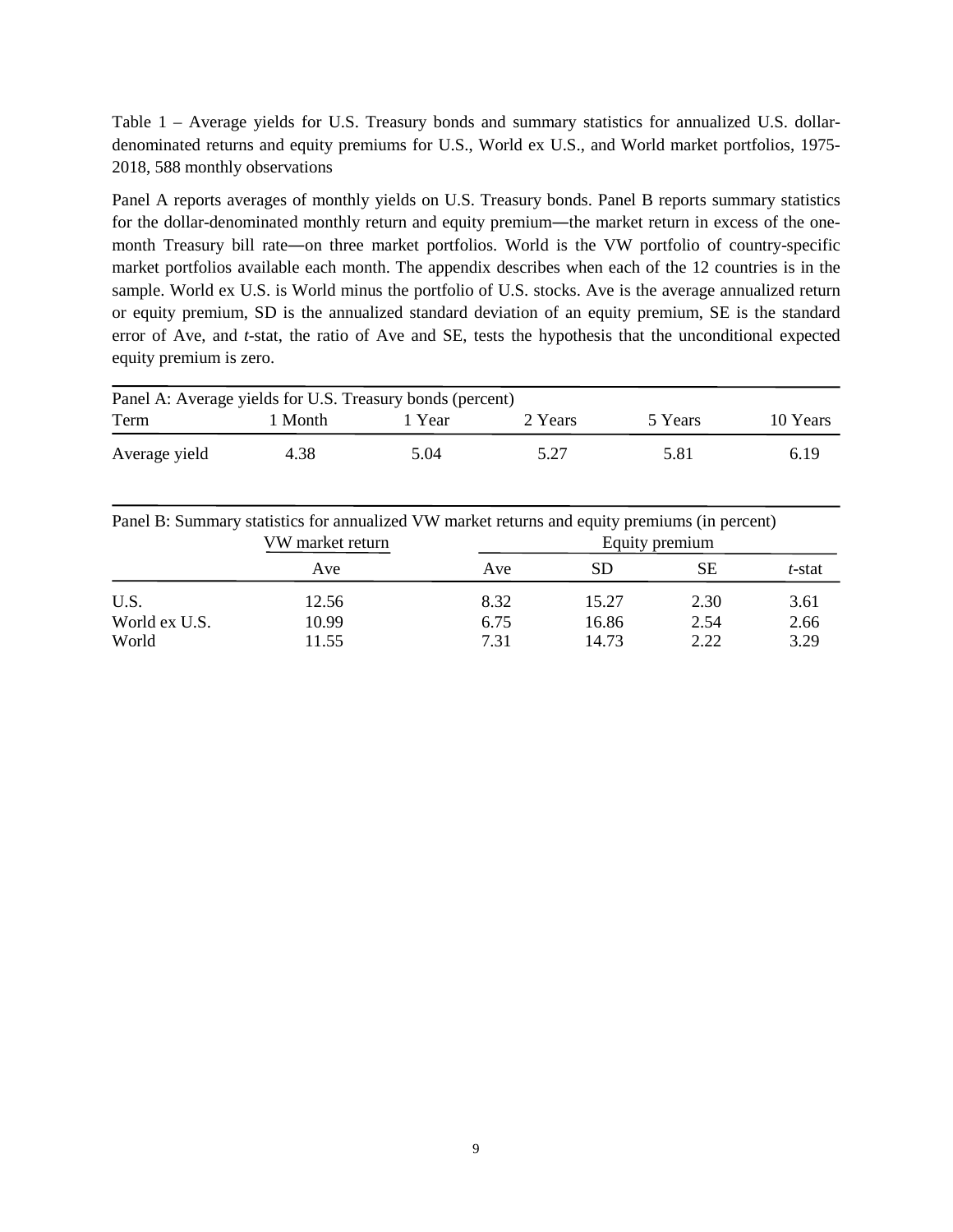Table 2 – Summary statistics for consecutive months with yield curve inversions, 1975-2018, 588 months

Runs is the number of noncontiguous blocks in which the term spread on government bonds is negative for three or more consecutive months. World and World ex U.S. are considered to have a negative yield spread in a month if the local yield spread on government bonds is negative in any of the 11 or 12 countries in the portfolio. The maturities in each spread are measured in months, so the 1-60 spread is the difference between 60-month and one-month yields.

|           |      | U.S.   |        |      | World ex U.S. |        | World |        |        |  |
|-----------|------|--------|--------|------|---------------|--------|-------|--------|--------|--|
| Spread    | Runs | Length | Months | Runs | Length        | Months | Runs  | Length | Months |  |
| $1-60$    | 6    | 6.3    | 26     | 20   | 16.8          | 297    | 20    | 16.9   | 298    |  |
| $12 - 60$ | 8    | 9.2    | 58     | 13   | 17.2          | 198    | 13    | 18.2   | 210    |  |
| 24-60     |      | 8.7    | 47     | 13   | 15.3          | 173    | 13    | 16.3   | 186    |  |
| $1-120$   | 6    | 7.0    | 30     | 10   | 33.0          | 310    | 10    | 33.0   | 310    |  |
| 12-120    | 9    | 8.1    | 55     | 12   | 14.8          | 154    | 12    | 16.0   | 168    |  |
| 24-120    | 8    | 8.0    | 48     | 10   | 18.5          | 165    | 12    | 17.2   | 182    |  |
| Average   | 7.3  | 7.9    | 44     | 13.0 | 19.3          | 216    | 13.3  | 19.6   | 225    |  |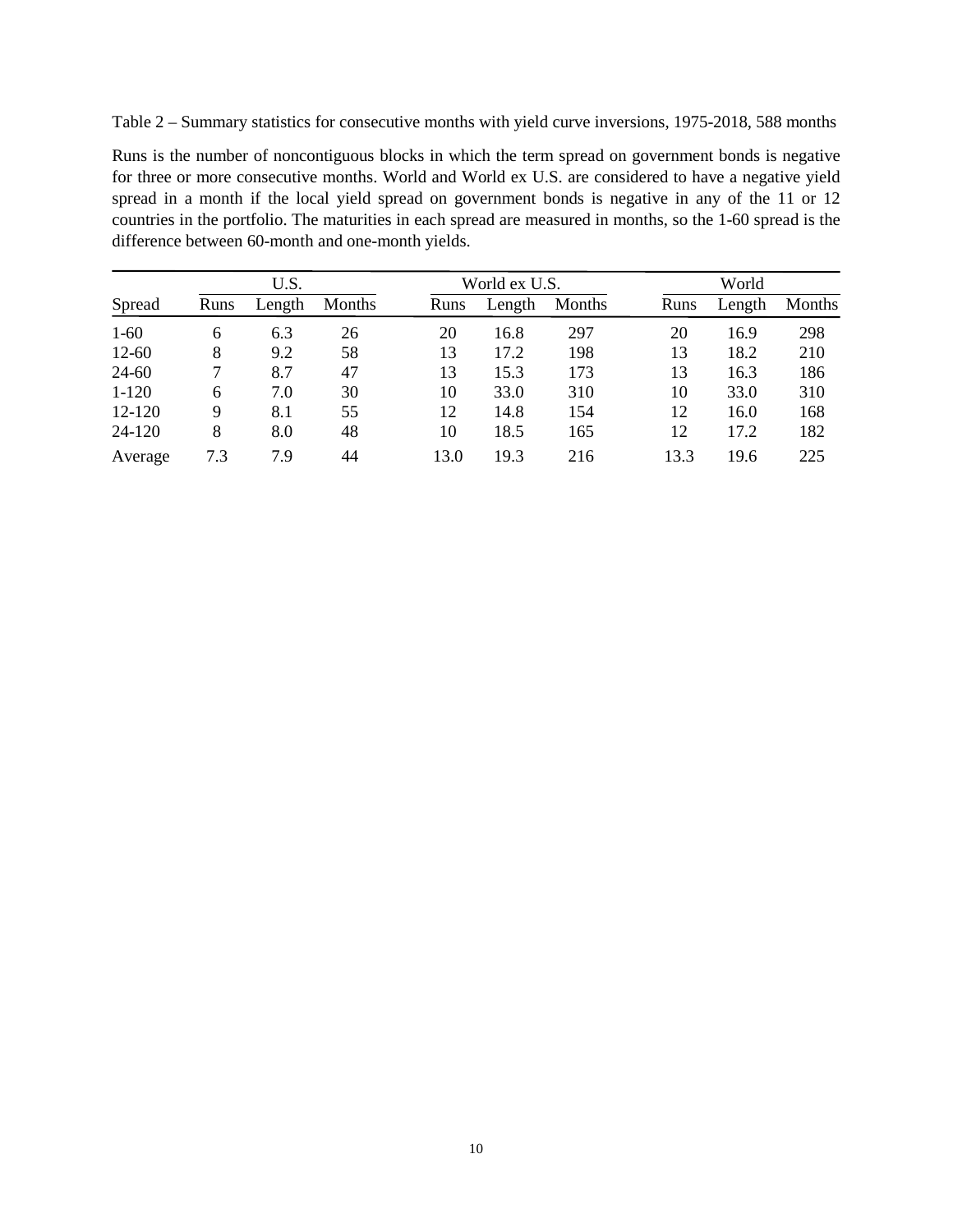Table 3 – Percent of months with a positive allocation to T-bills and the average percent allocation to T-bills across all 588 months of 1975-2018

Panel A reports the percent of months each strategy has a positive allocation to Treasury bills. Panel B reports each strategy's average allocation to T-bills across all 588 months of 1975-2018. Strategies are defined by the forecast period and the short and long maturities in the term spread. Maturities are measured in months, so a 1-60 strategy uses the spread between the 60-month and one-month yields. Forecast periods are one, two, three, and five years. World strategies combine all countries available each month. World ex U.S. combine all available countries outside the U.S. Average is the average across the six spreads of the percent of months with an allocation to T-bills or the average of the average allocation to T-bills.

|                                                          | U.S. |       |       |       |      | World ex U.S. |       |       |      | World |       |       |  |
|----------------------------------------------------------|------|-------|-------|-------|------|---------------|-------|-------|------|-------|-------|-------|--|
| Spread                                                   | 1 Yr | 2 Yrs | 3 Yrs | 5 Yrs | 1 Yr | 2 Yrs         | 3 Yrs | 5 Yrs | 1 Yr | 2 Yrs | 3 Yrs | 5 Yrs |  |
| Panel A: Percent of months with an allocation to T-bills |      |       |       |       |      |               |       |       |      |       |       |       |  |
| $1-60$                                                   | 15.0 | 24.1  | 33.1  | 50.9  | 84.7 | 97.0          | 99.6  | 100.0 | 84.7 | 97.0  | 99.6  | 100.0 |  |
| $12 - 60$                                                | 25.8 | 38.6  | 50.0  | 70.6  | 57.2 | 74.1          | 87.9  | 97.0  | 60.4 | 77.3  | 91.1  | 100.0 |  |
| 24-60                                                    | 21.8 | 33.1  | 44.5  | 65.3  | 49.2 | 59.3          | 68.4  | 78.4  | 52.8 | 65.2  | 76.5  | 87.9  |  |
| $1 - 120$                                                | 17.4 | 28.8  | 40.2  | 62.3  | 74.2 | 84.3          | 91.9  | 97.5  | 74.2 | 84.3  | 91.9  | 97.5  |  |
| 12-120                                                   | 25.8 | 38.6  | 50.0  | 70.3  | 45.6 | 55.5          | 63.8  | 75.4  | 50.4 | 62.5  | 73.1  | 86.6  |  |
| 24-120                                                   | 22.3 | 33.7  | 45.1  | 65.3  | 44.5 | 53.8          | 62.9  | 76.3  | 50.2 | 61.7  | 72.3  | 87.5  |  |
| Average                                                  | 21.3 | 32.8  | 43.8  | 64.1  | 59.2 | 70.6          | 79.1  | 87.4  | 62.1 | 74.7  | 84.1  | 93.2  |  |
| Panel B: Average percent allocation to T-bills           |      |       |       |       |      |               |       |       |      |       |       |       |  |
| $1-60$                                                   | 5.2  | 5.9   | 6.2   | 6.5   | 18.6 | 19.5          | 20.2  | 21.1  | 9.5  | 10.4  | 10.8  | 11.2  |  |
| $12 - 60$                                                | 11.7 | 12.7  | 13.2  | 13.6  | 15.0 | 15.4          | 15.6  | 15.8  | 13.4 | 14.5  | 15.0  | 15.2  |  |
| 24-60                                                    | 9.5  | 10.2  | 10.6  | 10.9  | 12.9 | 13.2          | 13.4  | 13.6  | 11.5 | 12.2  | 12.6  | 12.8  |  |
| $1 - 120$                                                | 6.0  | 6.8   | 7.1   | 7.4   | 11.8 | 11.9          | 12.0  | 12.1  | 9.2  | 9.8   | 10.1  | 10.3  |  |
| 12-120                                                   | 11.4 | 12.2  | 12.6  | 12.9  | 11.2 | 11.4          | 11.5  | 11.6  | 12.8 | 13.5  | 13.8  | 14.0  |  |
| 24-120                                                   | 10.0 | 10.4  | 10.6  | 10.8  | 9.9  | 10.1          | 10.2  | 10.3  | 11.9 | 12.3  | 12.4  | 12.4  |  |
| Average                                                  | 8.9  | 9.7   | 10.1  | 10.3  | 13.2 | 13.6          | 13.8  | 14.1  | 11.4 | 12.1  | 12.4  | 12.6  |  |